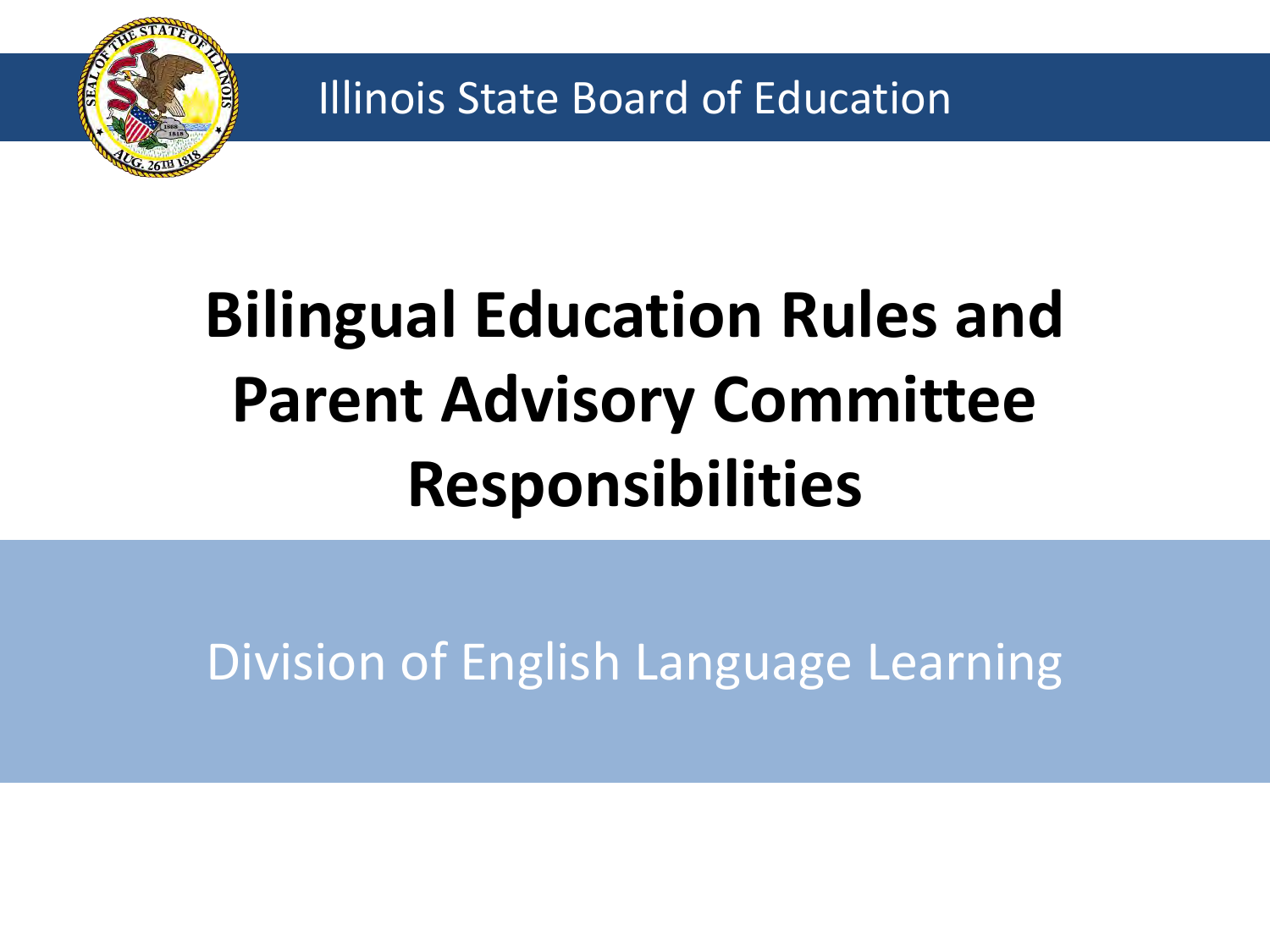

- 1. Academic language
- 2. English Learners (ELs)
- 3. Transitional Bilingual Education
	- 1. Identifying students
	- 2. Programs
- 4. Bilingual parent Advisory Committees
- 5. Q & A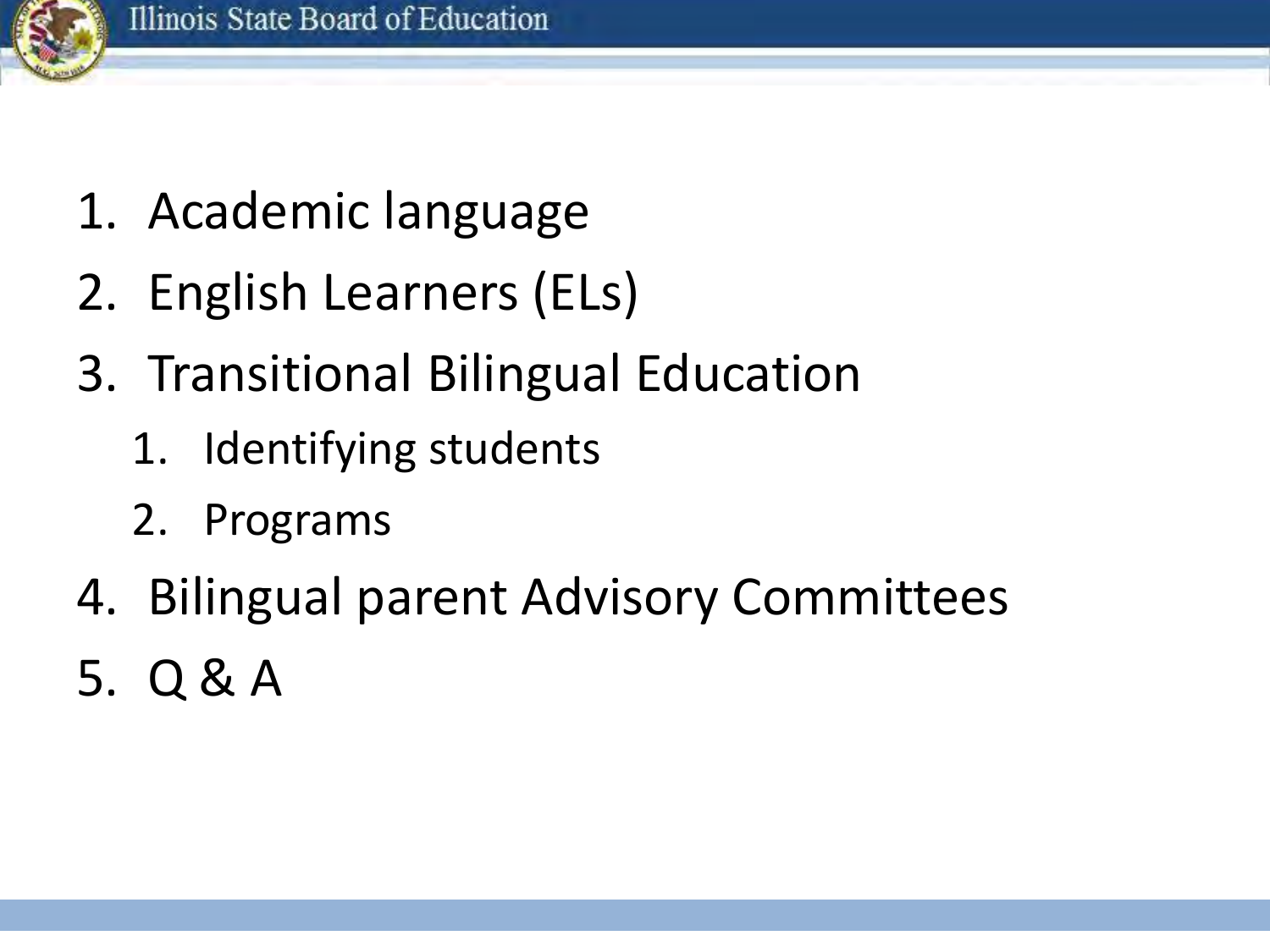### **Using language**

- Everyday language
	- Used to communicate outside of school with family and friends
- Social and Instructional language
	- How students listen to instructions from the teacher, ask questions when they need help, or identify resources to complete an assignment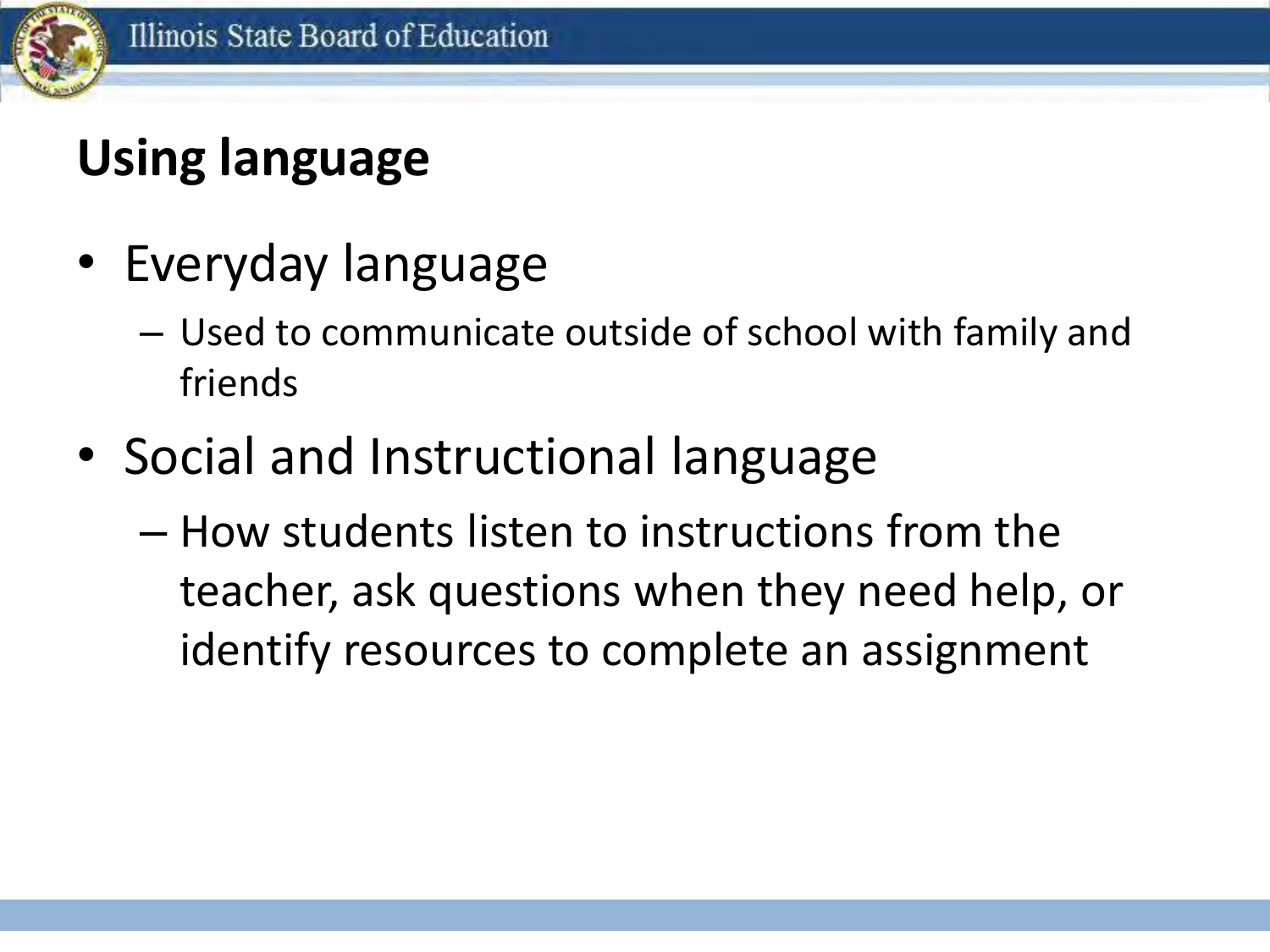### **Academic language**

- The language students need to be able to communicate ideas, concepts, and information necessary for academic success
- Students must be able to process academic language through listening and reading , and produce language through speaking

and writing

• Students might be able to use everyday English at home and school, but they might not be able to communicate in English for academic purposes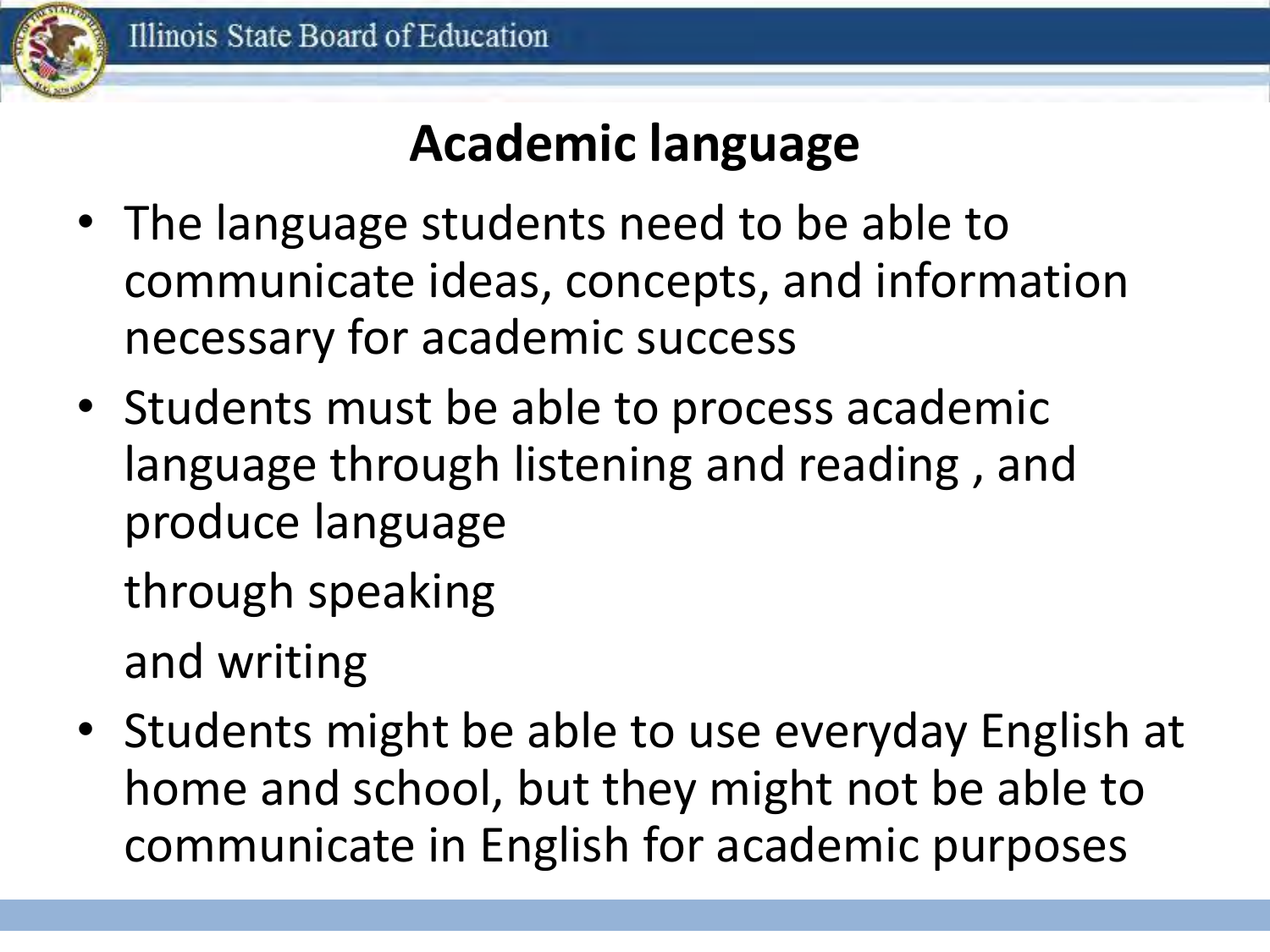

#### **Various Terminology**

- The same population of students might be referred to using different terminology:
	- EL: English Learner
	- ELL: English Language Learner
	- LEP: Limited English Proficient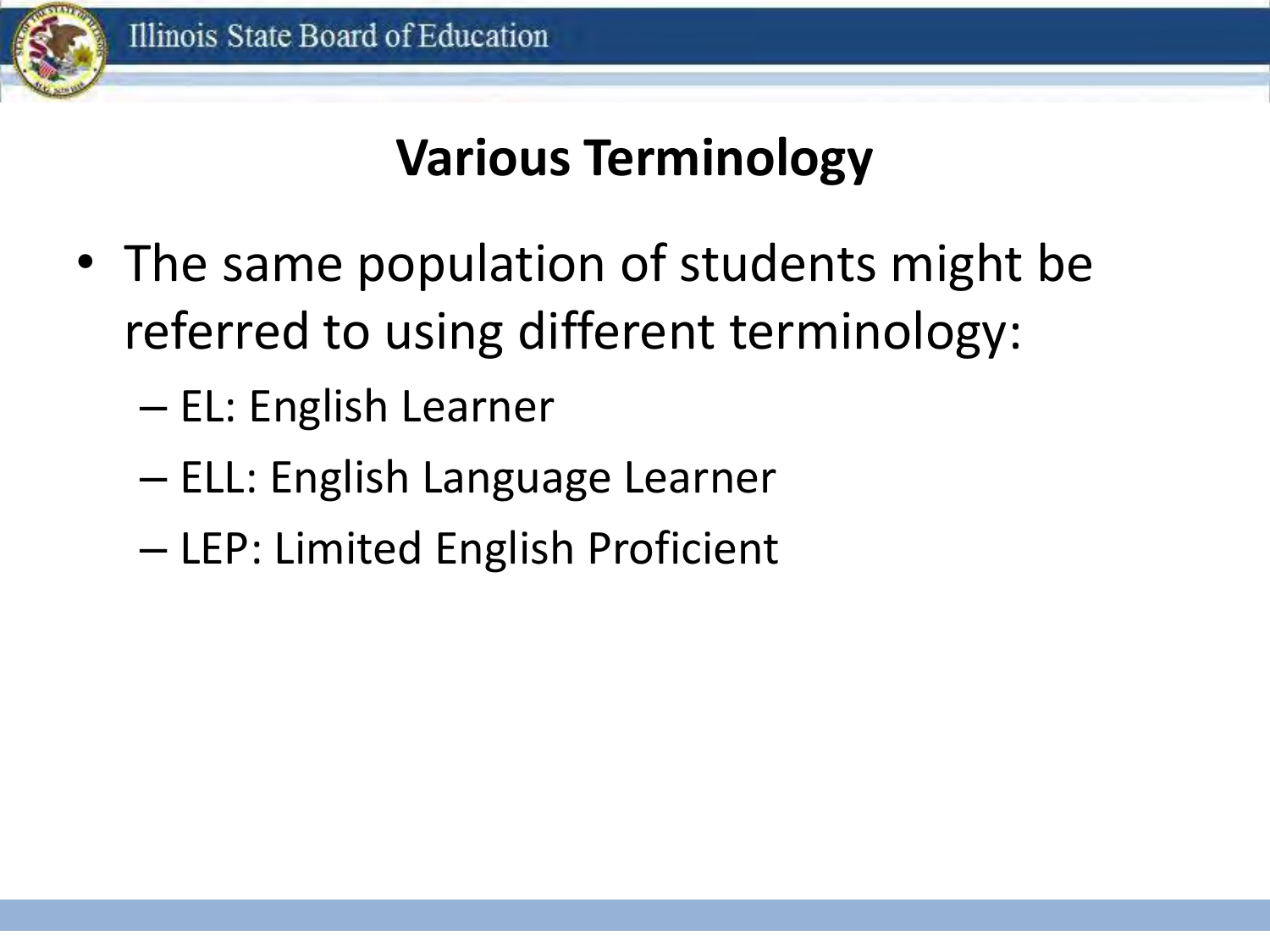#### **ELs in Illinois**



- About 10% of all students in Illinois are English Learners
- ELs could have been born in the U.S. (at least 70%) or in another country
- They speak more than 130 different languages
	- Spanish (80%)
	- Polish (3%)
	- Arabic (3%)
	- Urdu (1%)
	- Tagalog, Gujarati, Cantonese, Korean, Vietnamese, Mandarin (<1% each)
- They need assistance in English in order to achieve academic success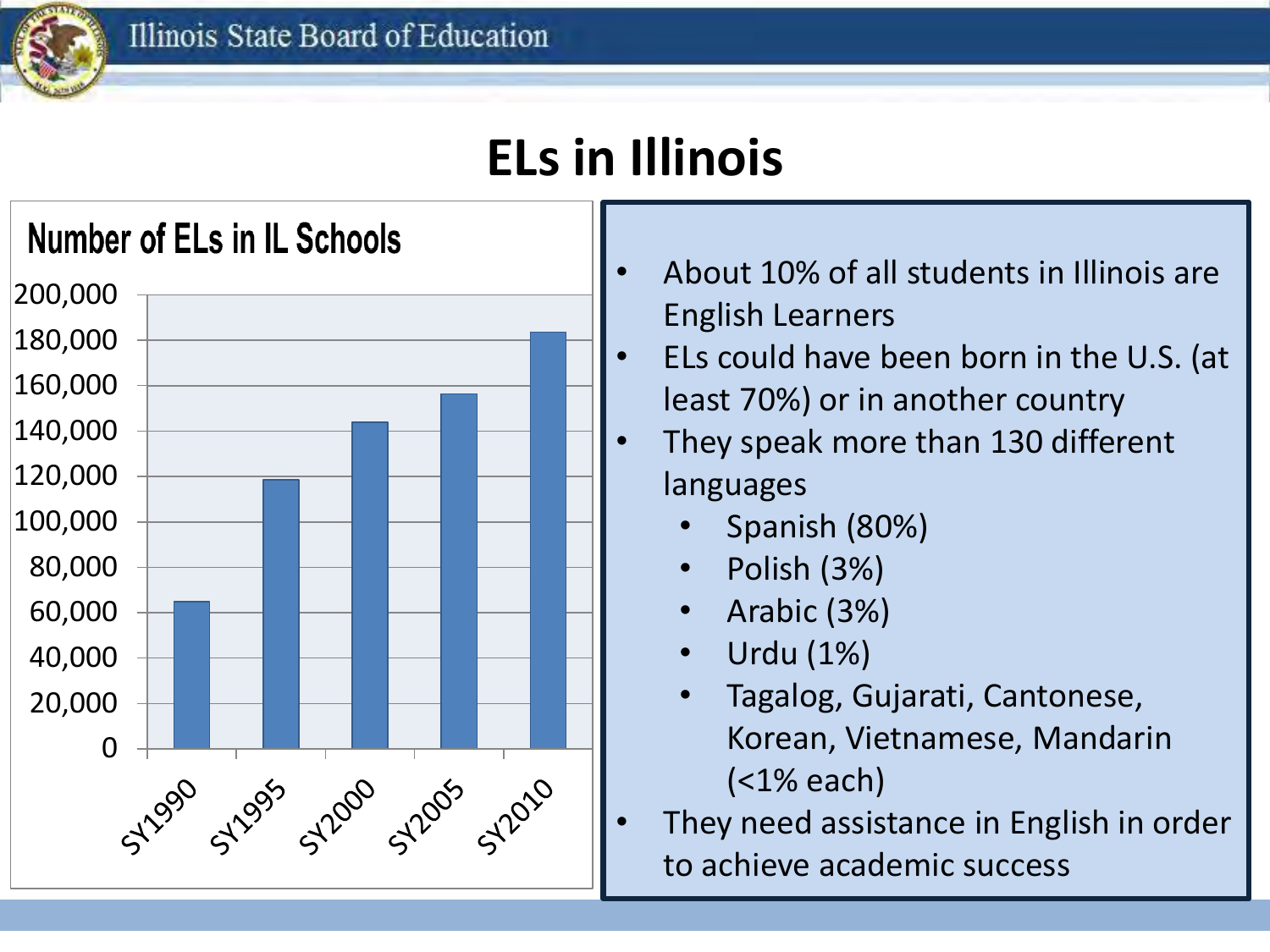

## **ELs in Illinois**

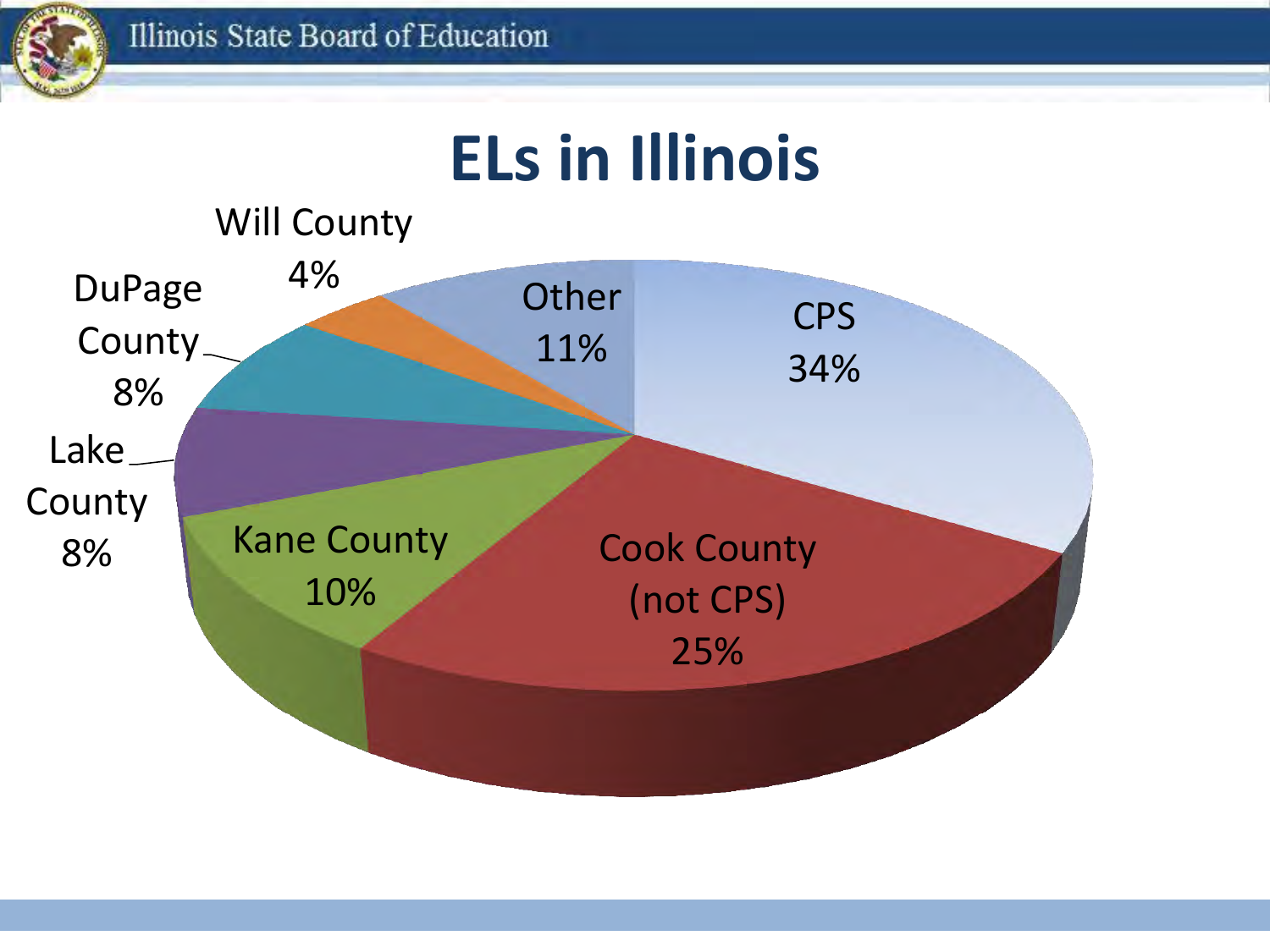#### **Transitional Bilingual Education**

**Illinois School Code** 

(Article 14C **Transitional** Bilingual Education)

**State Rules** 

(Part 228 Transitional Bilingual Education)

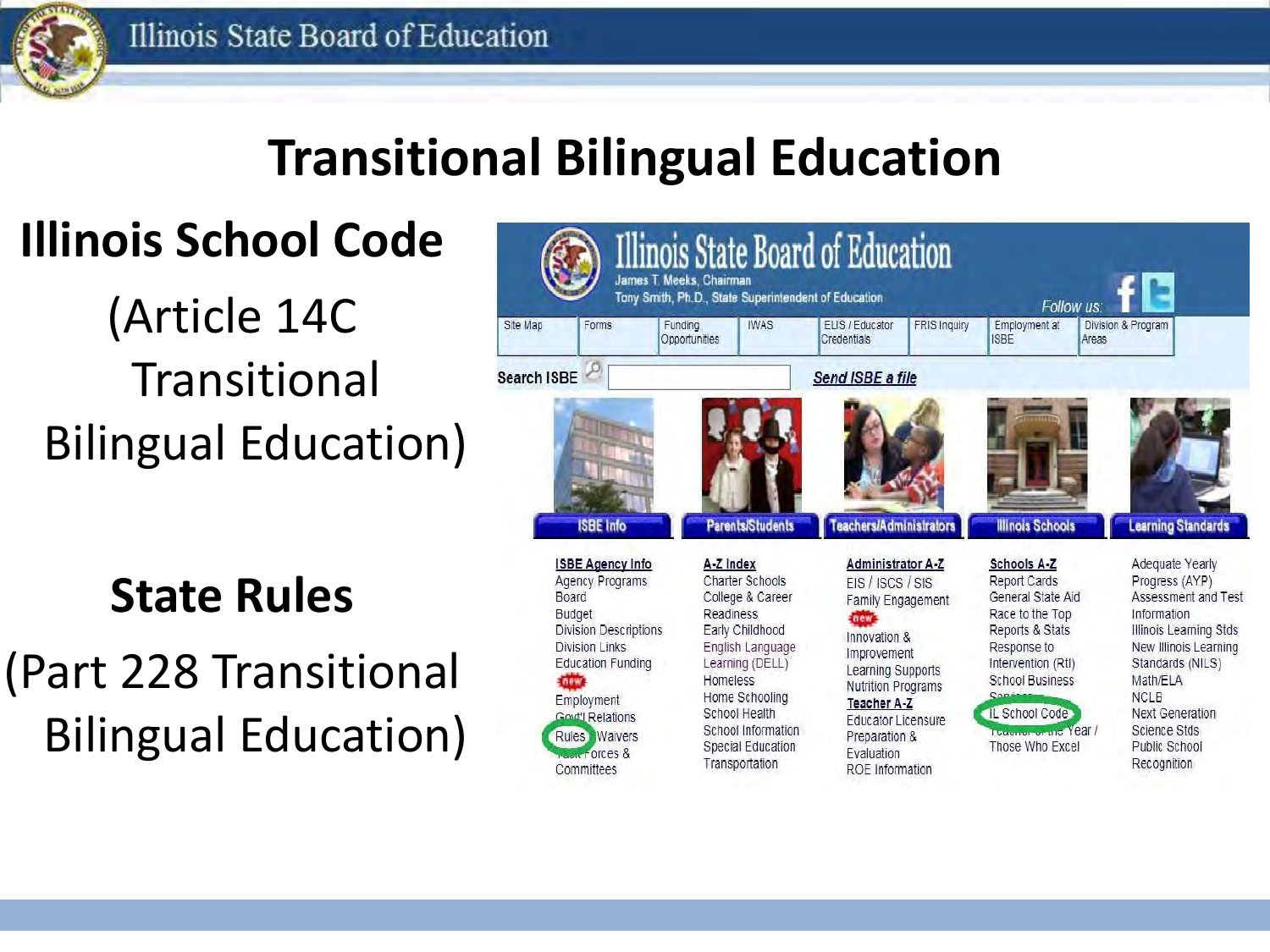#### **How are ELs identified?**

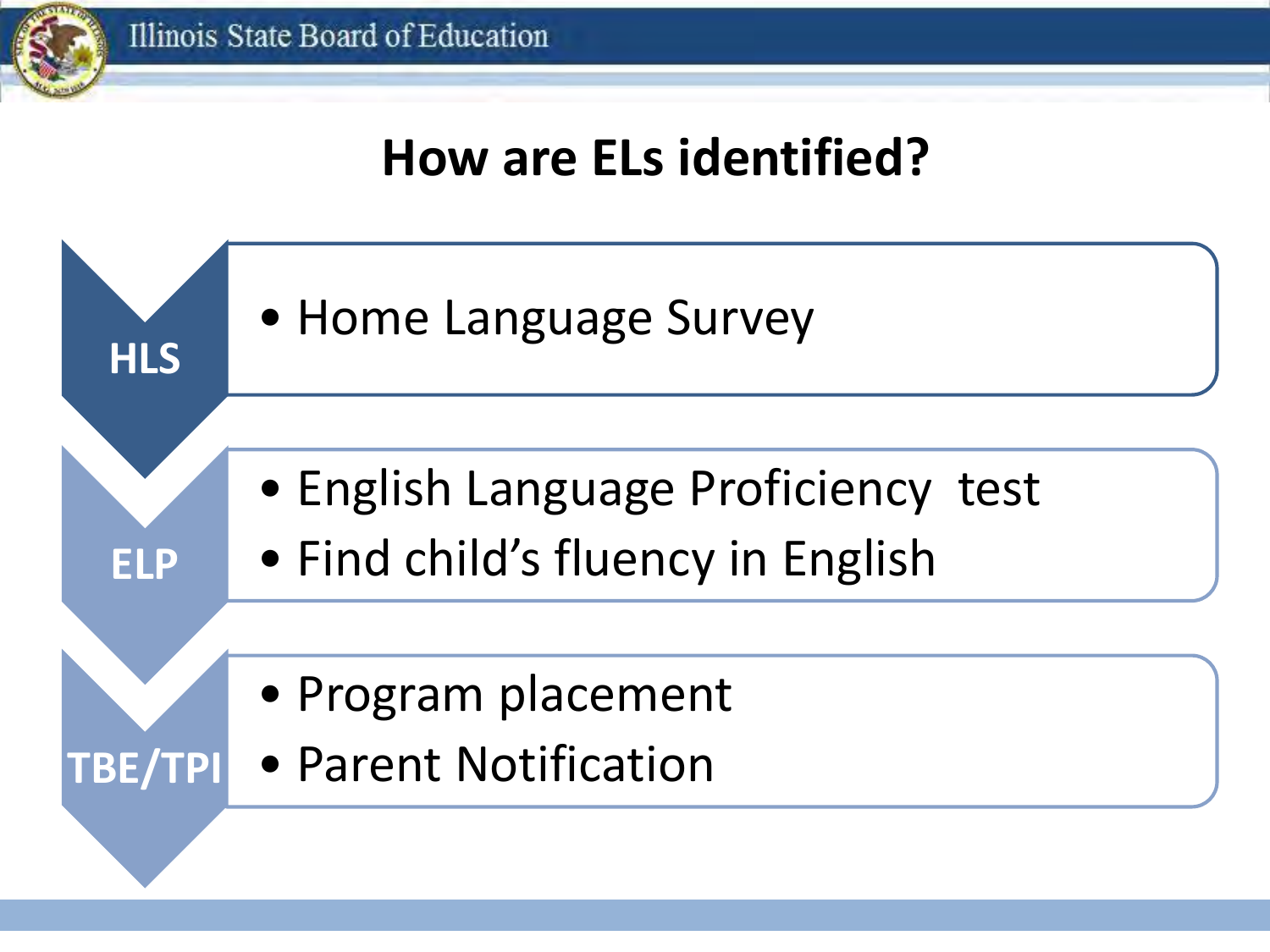

### **How does the school know who is an EL?**

Home Language Survey (HLS) administered in a language the parents can understand:

1. Does anyone in the home speak another language? What language?

2. Does the student speak another language? What language?



Within **30** days, the district administers a screener assessment for English Language Proficiency (ELP)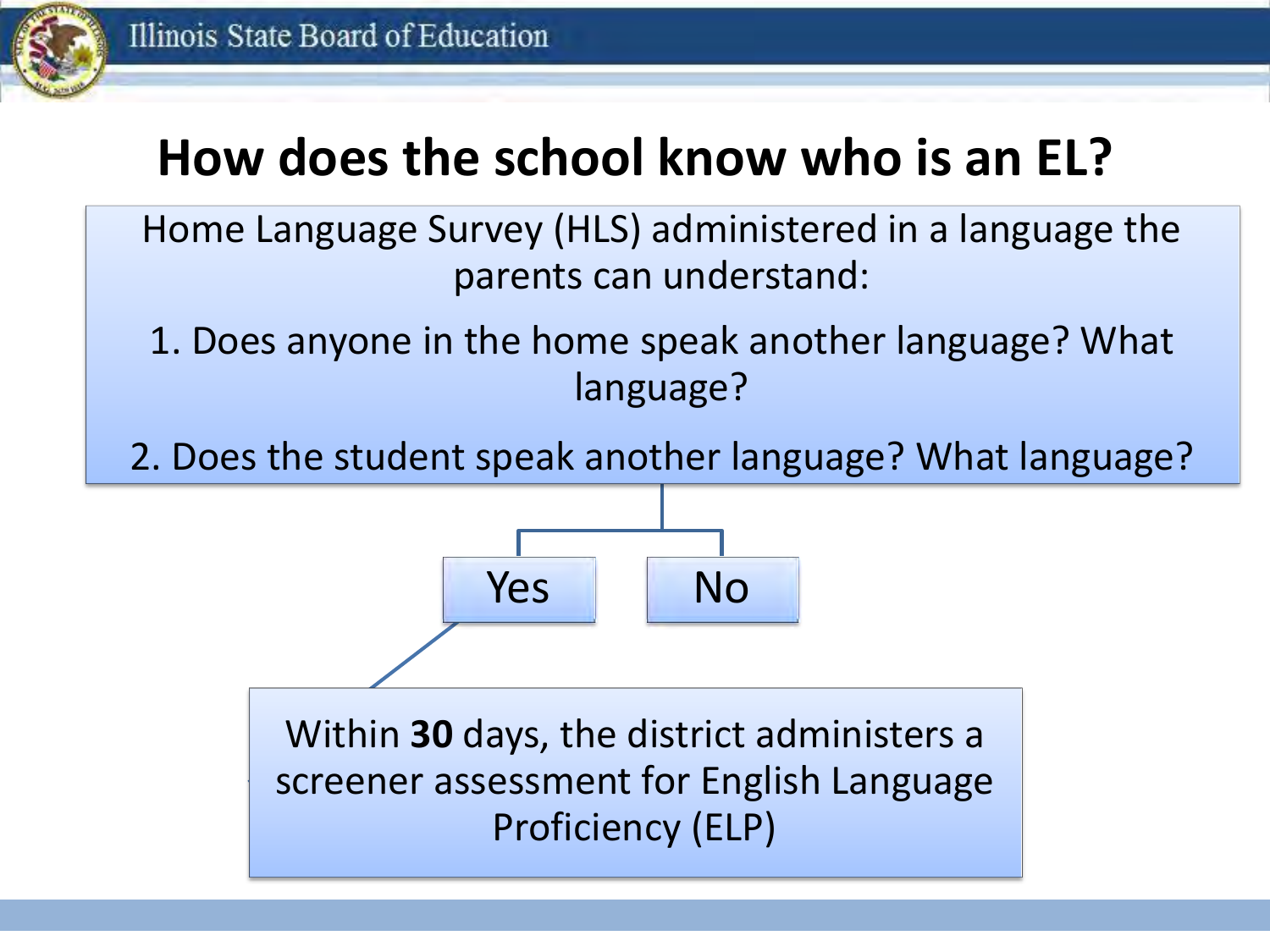### **Which tests are used as screeners**

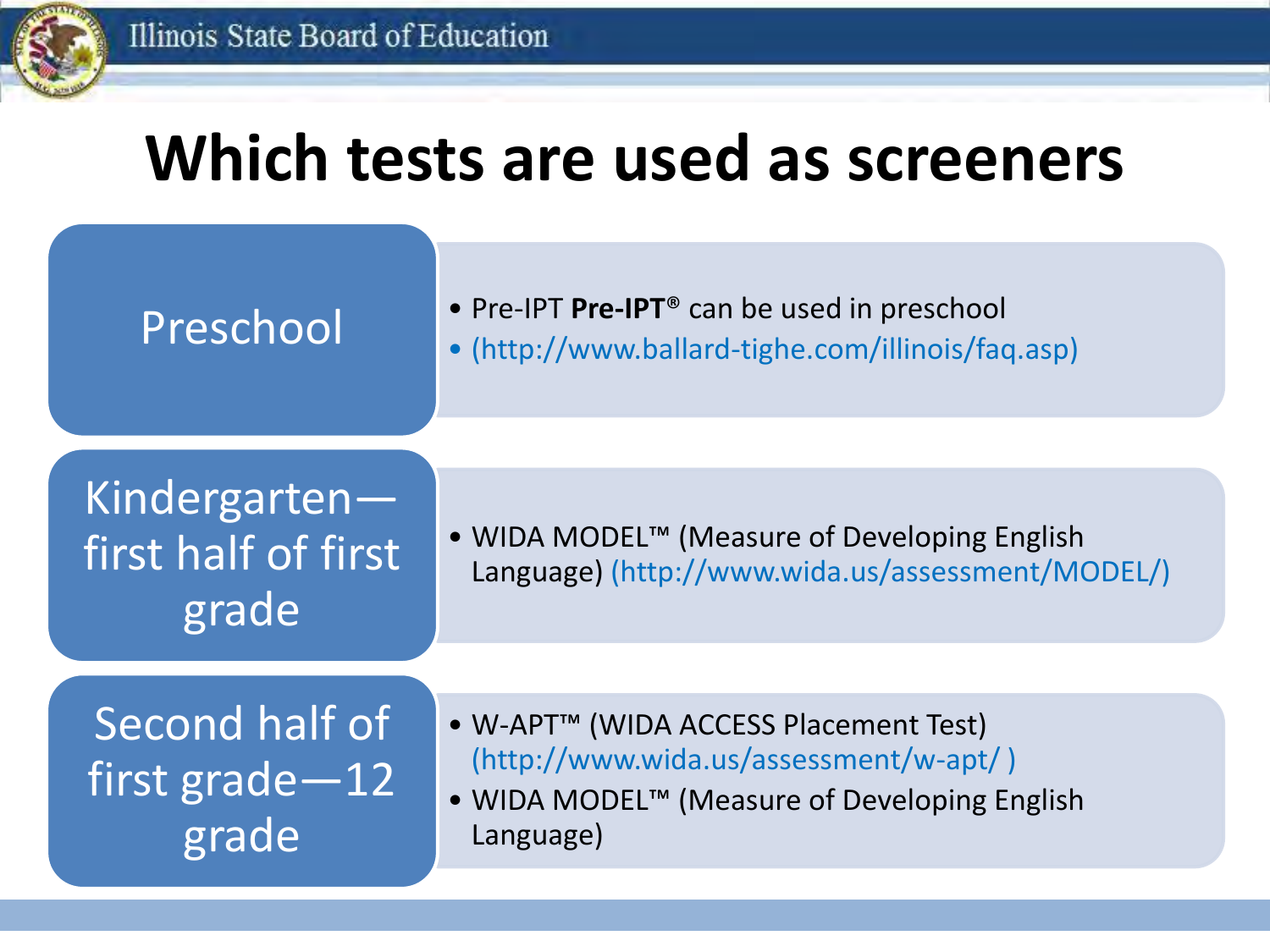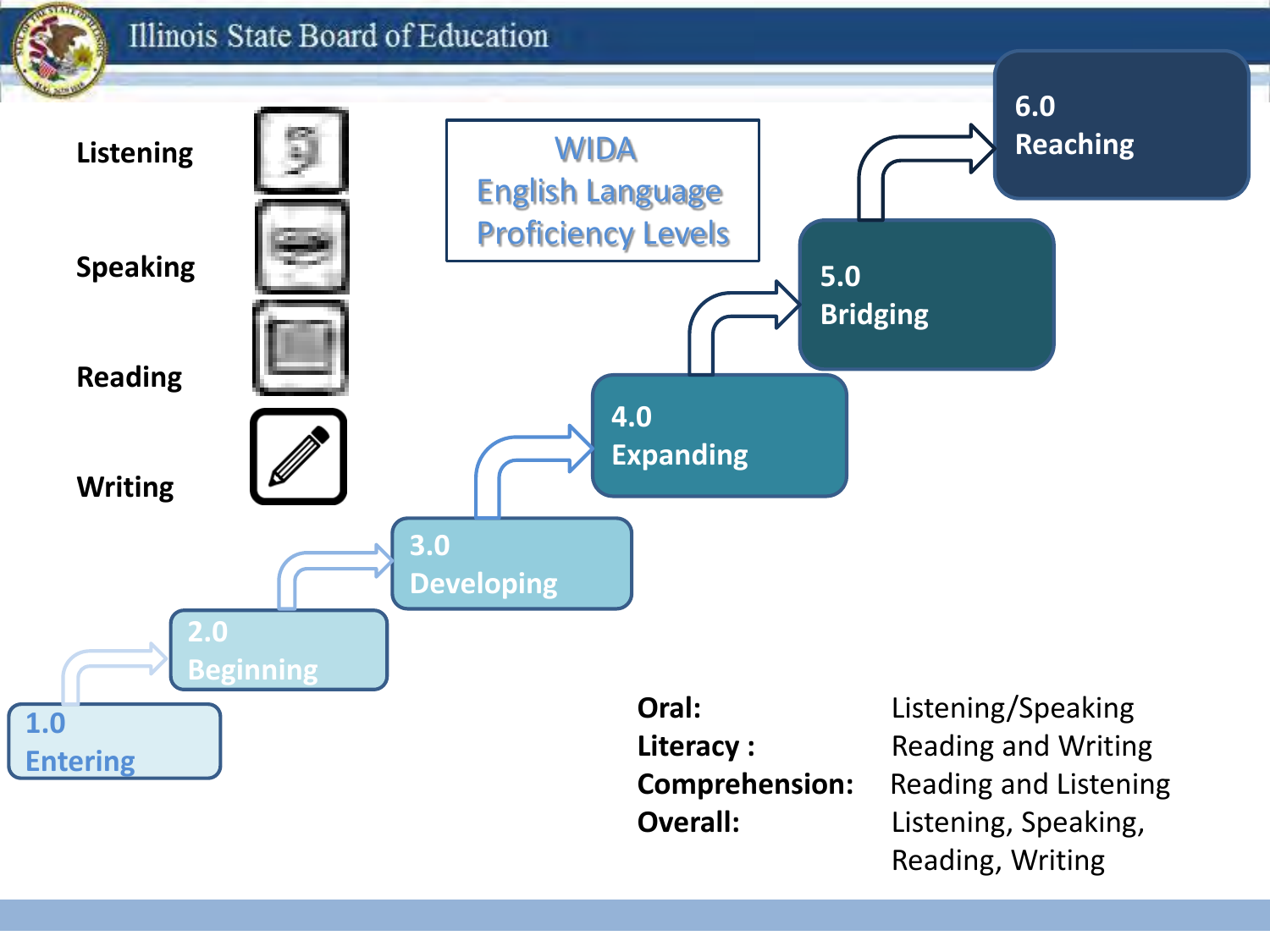# English Proficiency for Screening (MODEL and W-APT)

1 st Semester of Kinder-

At least 5.0 Oral Composite (listening and speaking)

2<sup>nd</sup> Sem. Kinder. & 1- 12th Grade

garten At least 4.2 Literacy (reading and writing) AND

> At least 5.0 **Composite** (listening, speaking, reading, writing)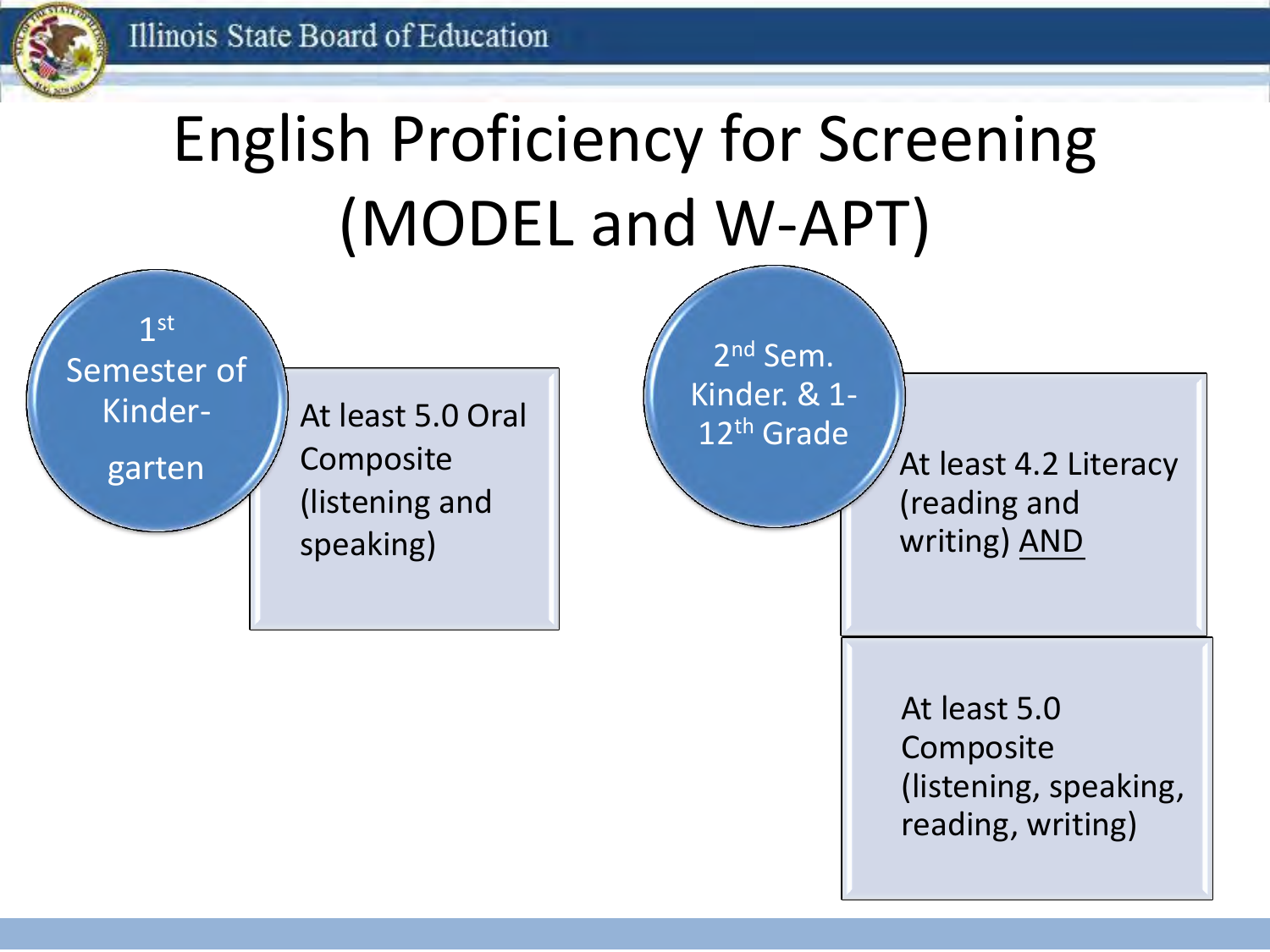#### **Types of Program Models**

#### **TBE:**

#### Transitional Bilingual Education

20 or more ELs from the same language background in school (preschool is counted separately)

English as a Second Language (ESL) and instruction in English and in the home language in core academic subjects

**TPI** 

#### Transitional Program of Instruction

The school can offer this program instead of TBE when there are 19 or fewer ELs from the same language background at school (preschool is counted separately)

District / school locally determined: The program offers at least English as a second language (ESL), and native language support as needed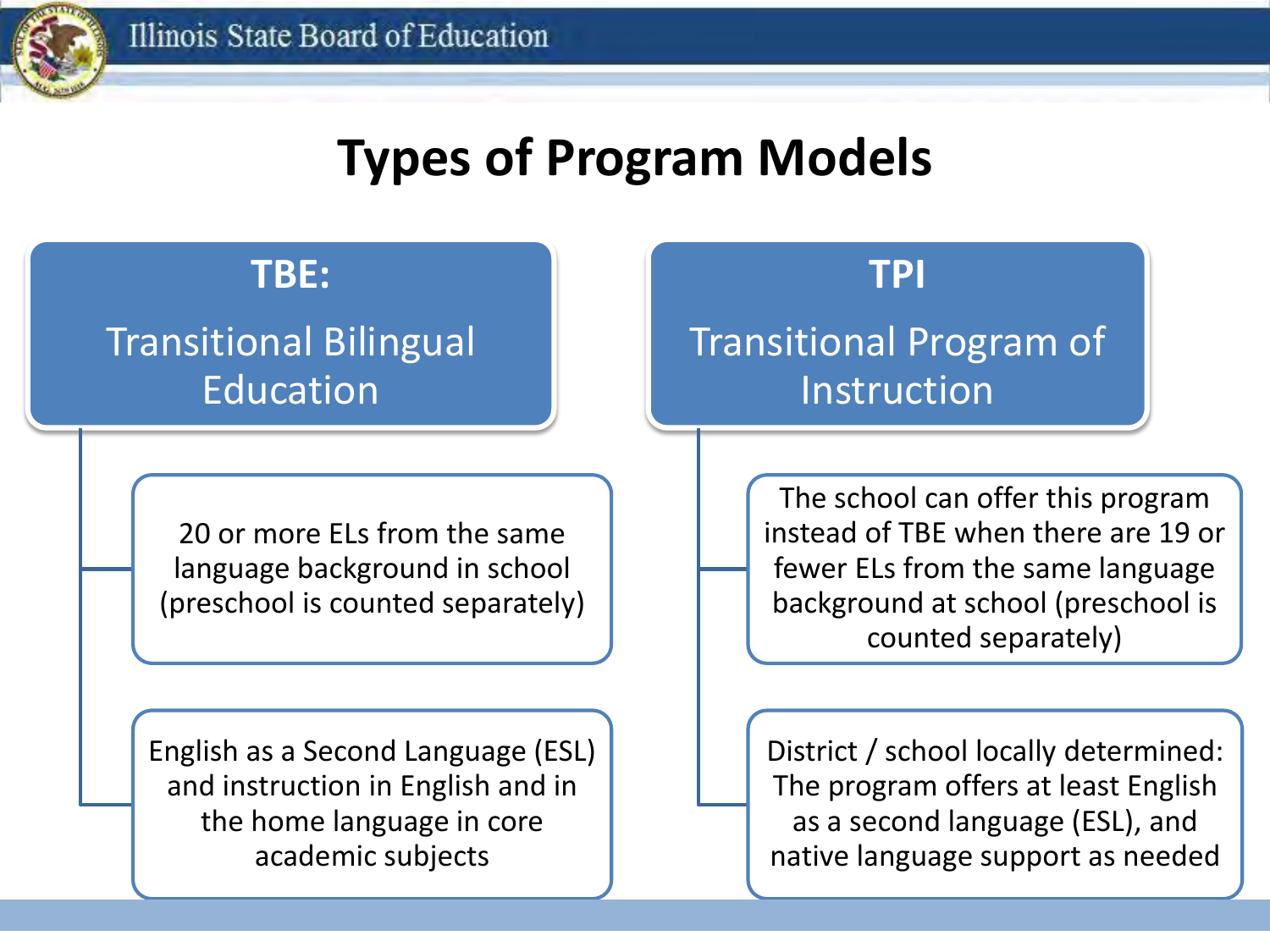#### **TBE: Program Models**

| <b>Full-time TBE</b>                                                                                                                                 |                                                                                                                                      |  |
|------------------------------------------------------------------------------------------------------------------------------------------------------|--------------------------------------------------------------------------------------------------------------------------------------|--|
|                                                                                                                                                      | <b>Part-time TBE</b>                                                                                                                 |  |
| • English as a Second Language<br>(ESL)                                                                                                              | • English as a Second Language<br>ESL)                                                                                               |  |
| .Instruction in both English and<br>native language for core<br>academic subjects at school<br>(language arts, math, science,<br>and social studies) | •Instruction in both English<br>and native language for core<br>academic subjects at school<br>(as determined by student's<br>needs) |  |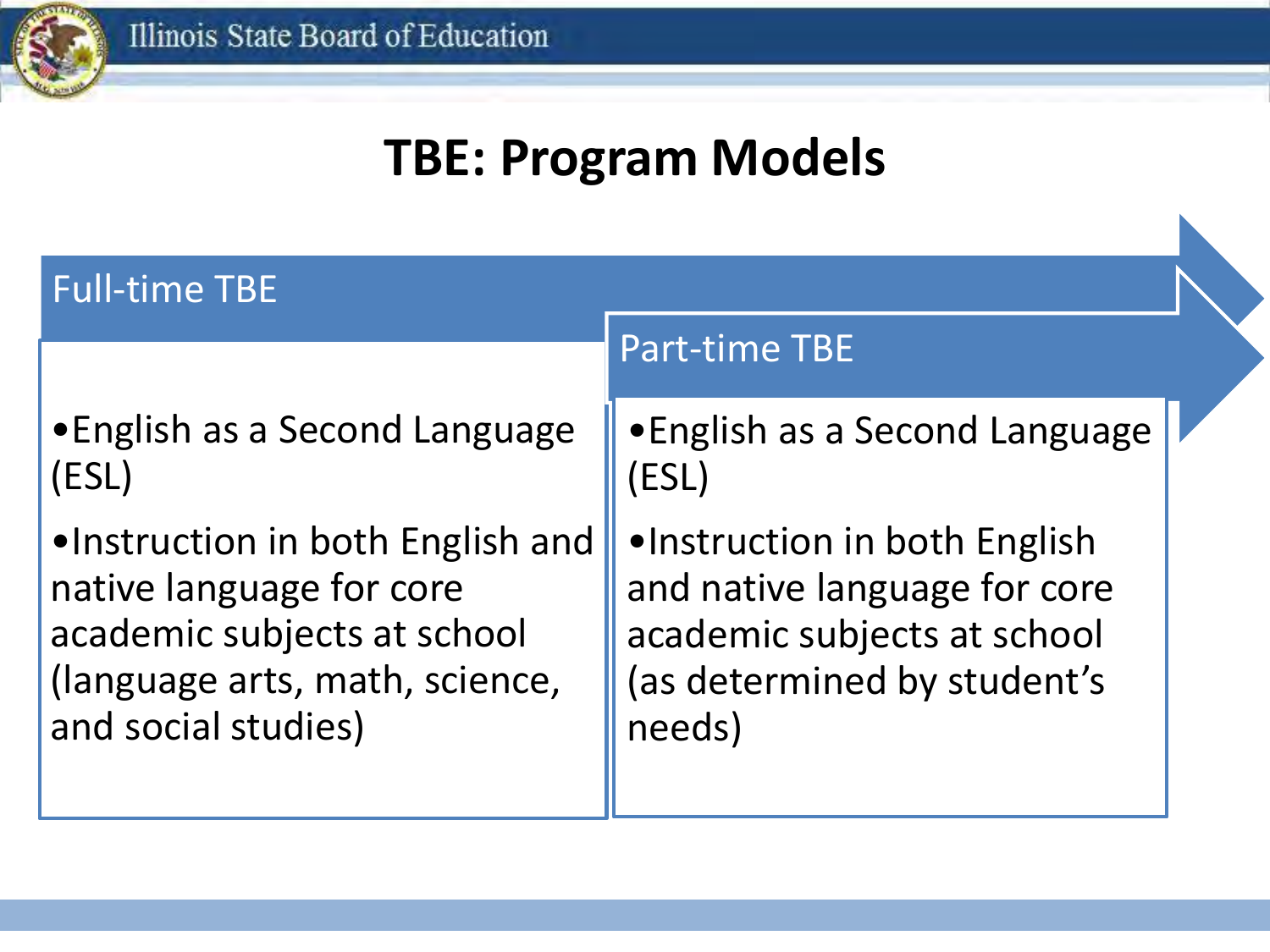### **Who can be placed in part-time TBE?**

- Schools that have TBE programs, can offer a part-time TBE program to students who meet specific criteria:
	- A minimum score for English Language proficiency
		- In kindergarten: at least 4.0 Oral composite score
		- In the older grades: at least 3.5 literacy composite score
	- Other characteristics, including: native language proficiency, academic performance in English, Individual Education Plan (IEP), parental preference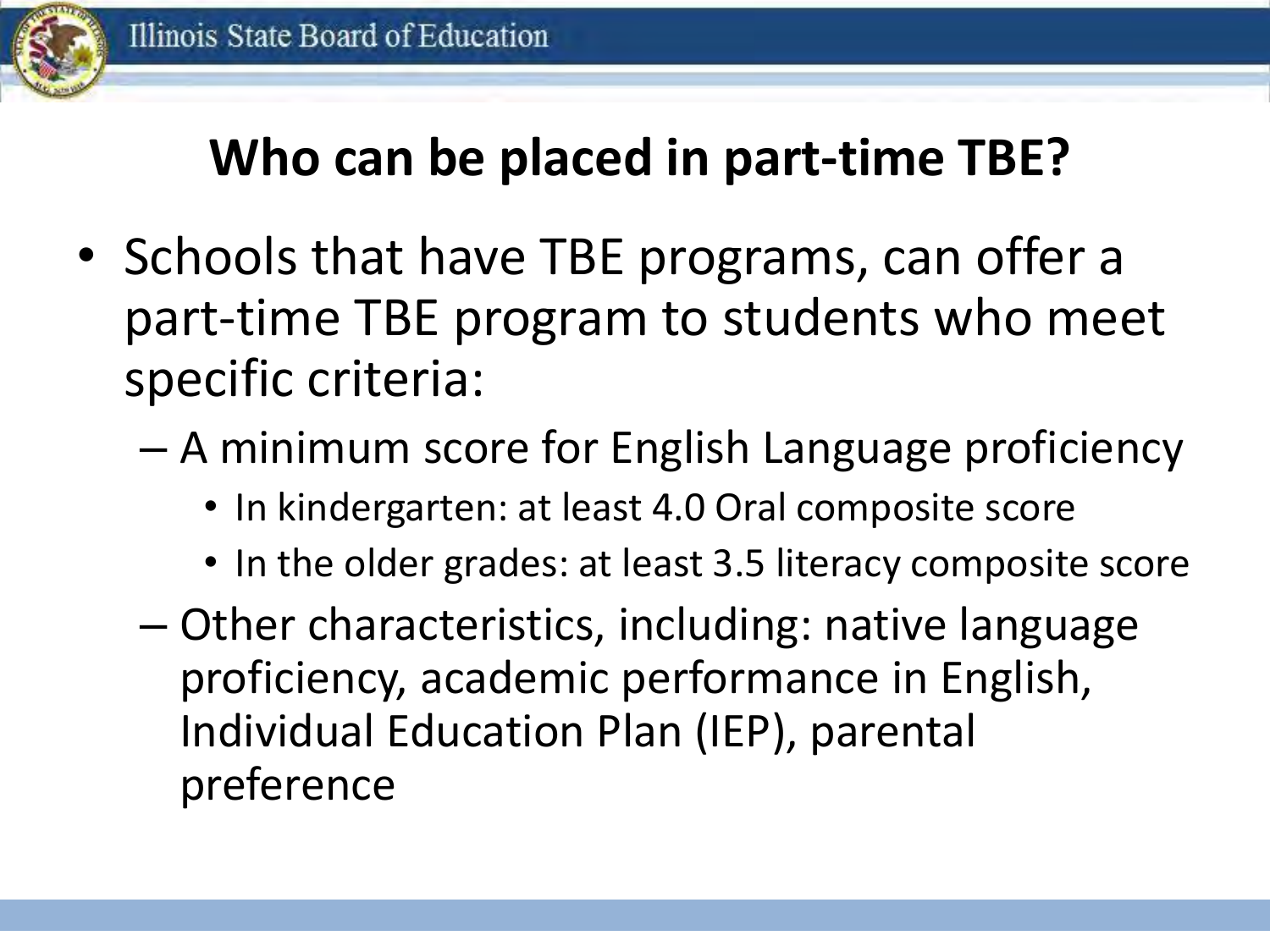

#### **Parent Notification Letter**

- School sends letter to notify parents that child is enrolled in the program
- 30 days after beginning of school year or 14 days after enrollment during the year
- Parents have a right to refuse specific components of the program or refuse all EL services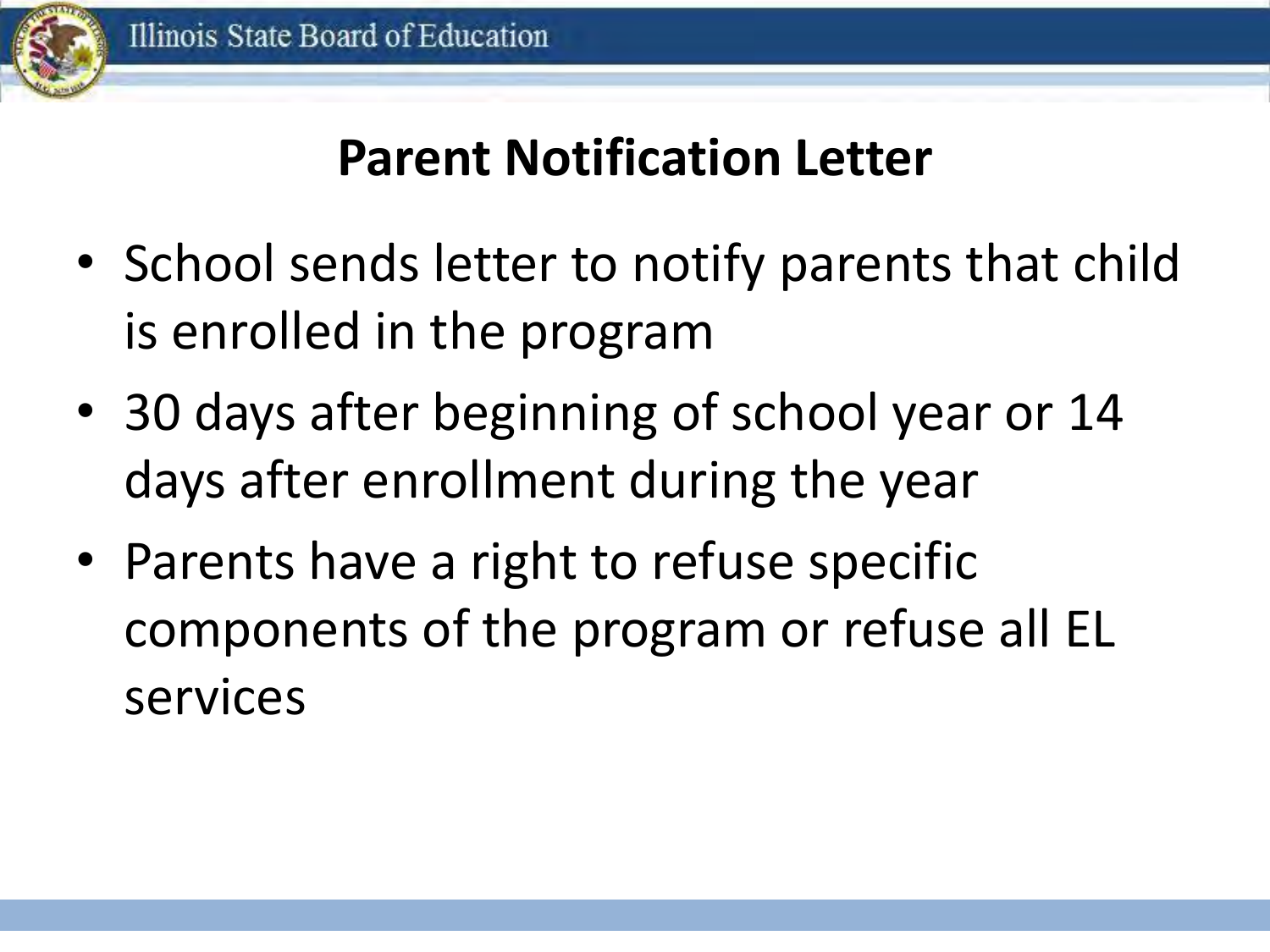

#### **Parent notification letter:**

- Child's enrollment in program
- Test results
- Program description
- Right to withdraw child from program

| Date                                                                                                                                                                          |                                  |  |                                     |
|-------------------------------------------------------------------------------------------------------------------------------------------------------------------------------|----------------------------------|--|-------------------------------------|
| Dear                                                                                                                                                                          |                                  |  |                                     |
| Your child, right of the state of the state of the program of the program checked below based<br>on his/her English language proficiency (ACCESS/W-APT Screener) test scores: |                                  |  |                                     |
|                                                                                                                                                                               | Transitional Bilingual Education |  | Transitional Program of Instruction |
|                                                                                                                                                                               | Dual language/Two-Way Immersion  |  | Developmental Bilingual Education   |
|                                                                                                                                                                               | Newcomer Program                 |  |                                     |

This program will help your child learn English and the subjects required for grade promotion. We believe that this program is the best option to meet your child's instructional needs and promote academic success in school. Information about this program, as well as other programs available for ELL students, is attached.

Your child's English language proficiency test scores are indicated below:

TEST: W-APT

ACCESS for ELLs™

| Area Tested | <b>Student Score</b> | Proficiency Level 1-6 |
|-------------|----------------------|-----------------------|
| Listening   |                      |                       |
| Speaking    |                      |                       |
| Reading     |                      |                       |
| Writing     |                      |                       |
| Composite   |                      |                       |

| Proficiency Level | Description of English Proficiency Levels                                         |
|-------------------|-----------------------------------------------------------------------------------|
| 1 - Entering      | Knows and uses minimal social language and minimal academic language with visual  |
|                   | support.                                                                          |
| 2 - Beginning     | Knows and uses some social English and general academic language with visual      |
|                   | support.                                                                          |
| 3 - Developing    | Knows and uses social English and specific academic language with visual support. |
| 4 - Expanding     | Knows and uses social English and some technical academic language.               |
| 5 - Bridging      | Knows and uses social and academic language working with grade level material.    |
| 6 - Reaching      | Knows and uses social and academic language at the highest level measured by this |
|                   | test                                                                              |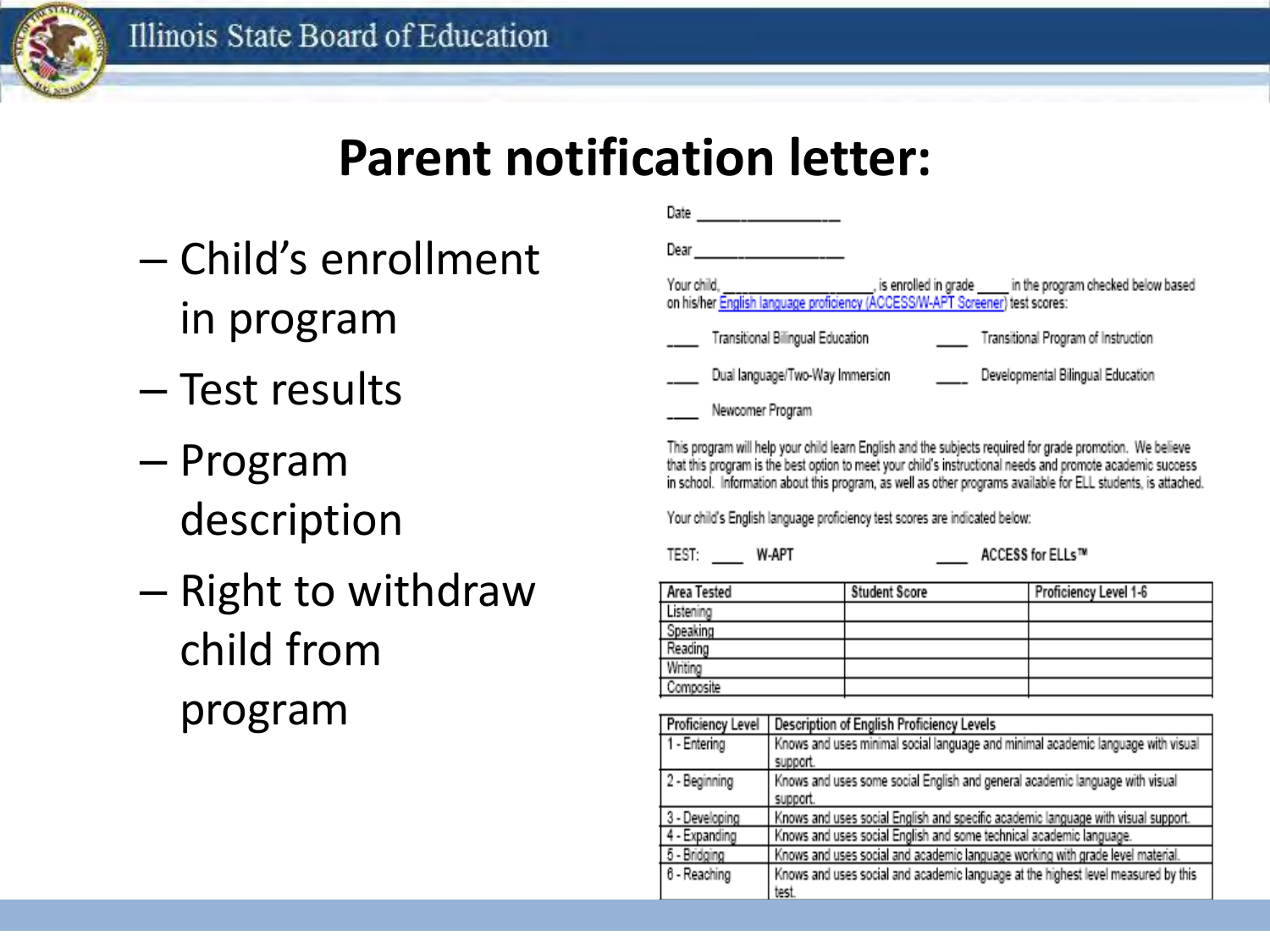

#### **Parental Rights**

- Parents of ELs are entitled to meaningful communication in a language they can understand, such as through translated materials or a language interpreter, and to adequate notice of information about any program, service, or activity that is called to the attention of non-LEP parents.
- Schools must respond to a parent's request for language assistance, even if their children are proficient in English
- Schools must provide translation and interpretation from appropriate and competent individuals and may not rely on or ask students, siblings, friends, or untrained school staff to translate or interpret for parents
- Schools must communicate information in a language parents can understand, including information related to Registration and enrollment in school and school programs, Report cards, etc.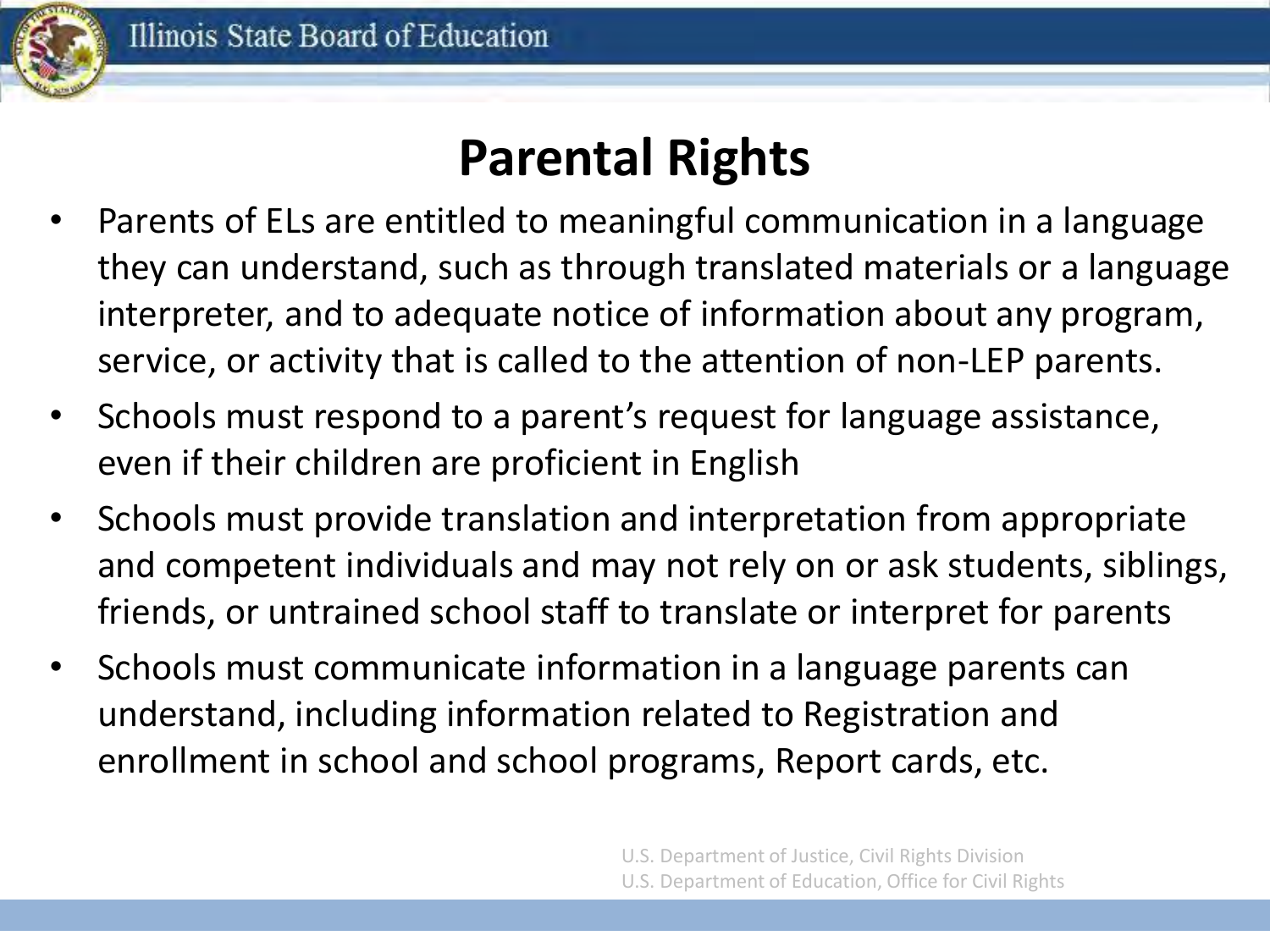#### Illinois State Board of Education

## **Annual Assessment: ACCESS for ELLs®**

- Every child identified as an English learner (EL) must take the annual proficiency test (ACCESS for ELLs®).
- Even EL students who are not in the TBE/TPI program must take the ACCESS for ELLs®.
- Teachers use the levels of English Language proficiency to determine what type of support and how much support a student needs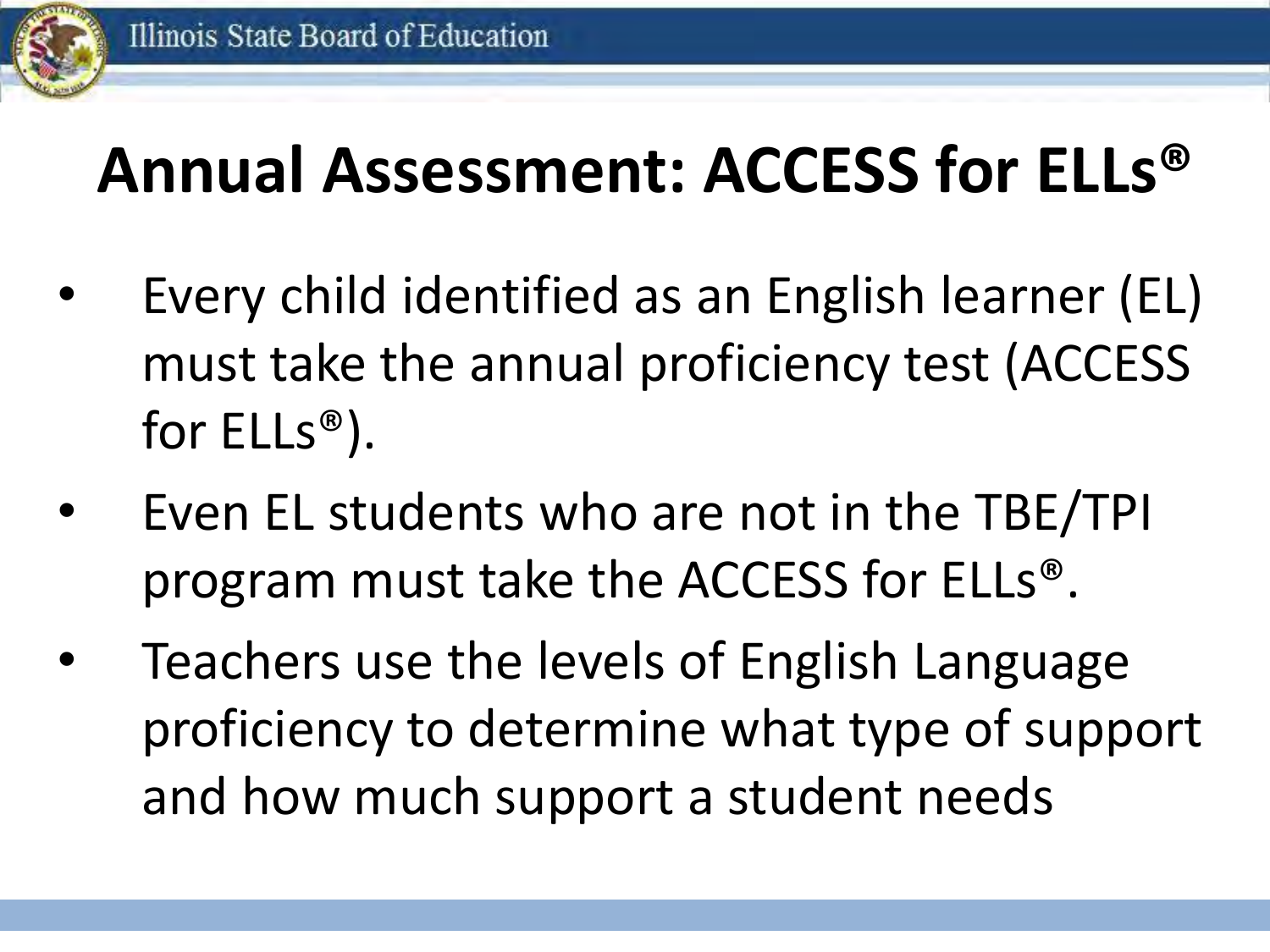

#### **Is my child always going to be an "EL"?**

• Students are English proficient when their ACCESS for ELLs® scores are at least:

- **4.2 Reading AND**
- **4.2 Writing AND**
- **5.0 Overall composite level** (calculated based on reading, writing, listening and speaking)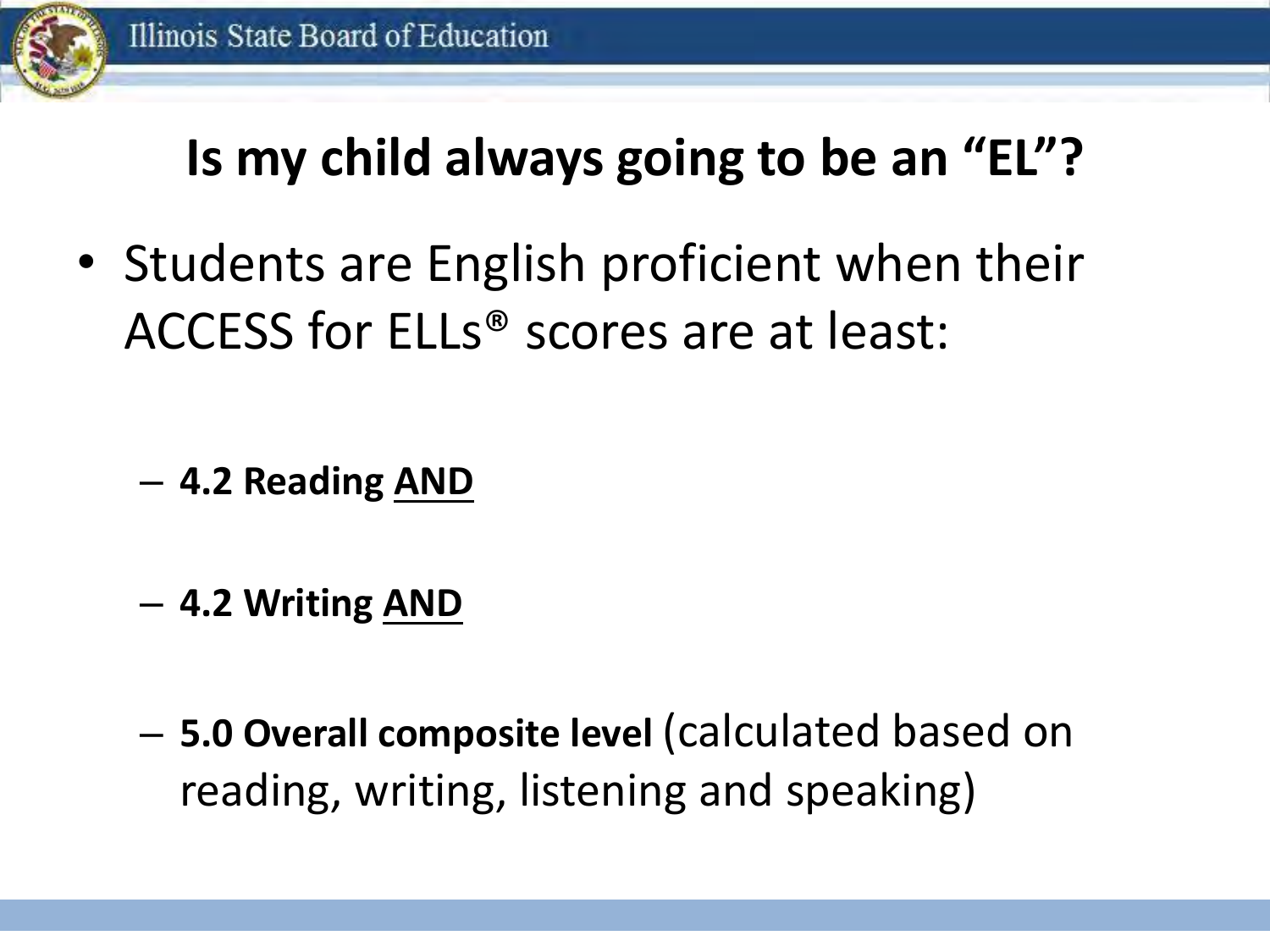#### **What happens when my child is not longer an EL?**

- Parents receive ACCESS results
- The school sends an "exit" letter to notify the parents that the student met criteria for English language proficiency and could be exited from services
	- If the student received fewer than 3 years of TBE/TPI services (not counting preK and K), the parents have to sign a form to agree to end TBE/TPI services
- For 2 years, schools monitor the progress of students who no longer receive TBE/TPI services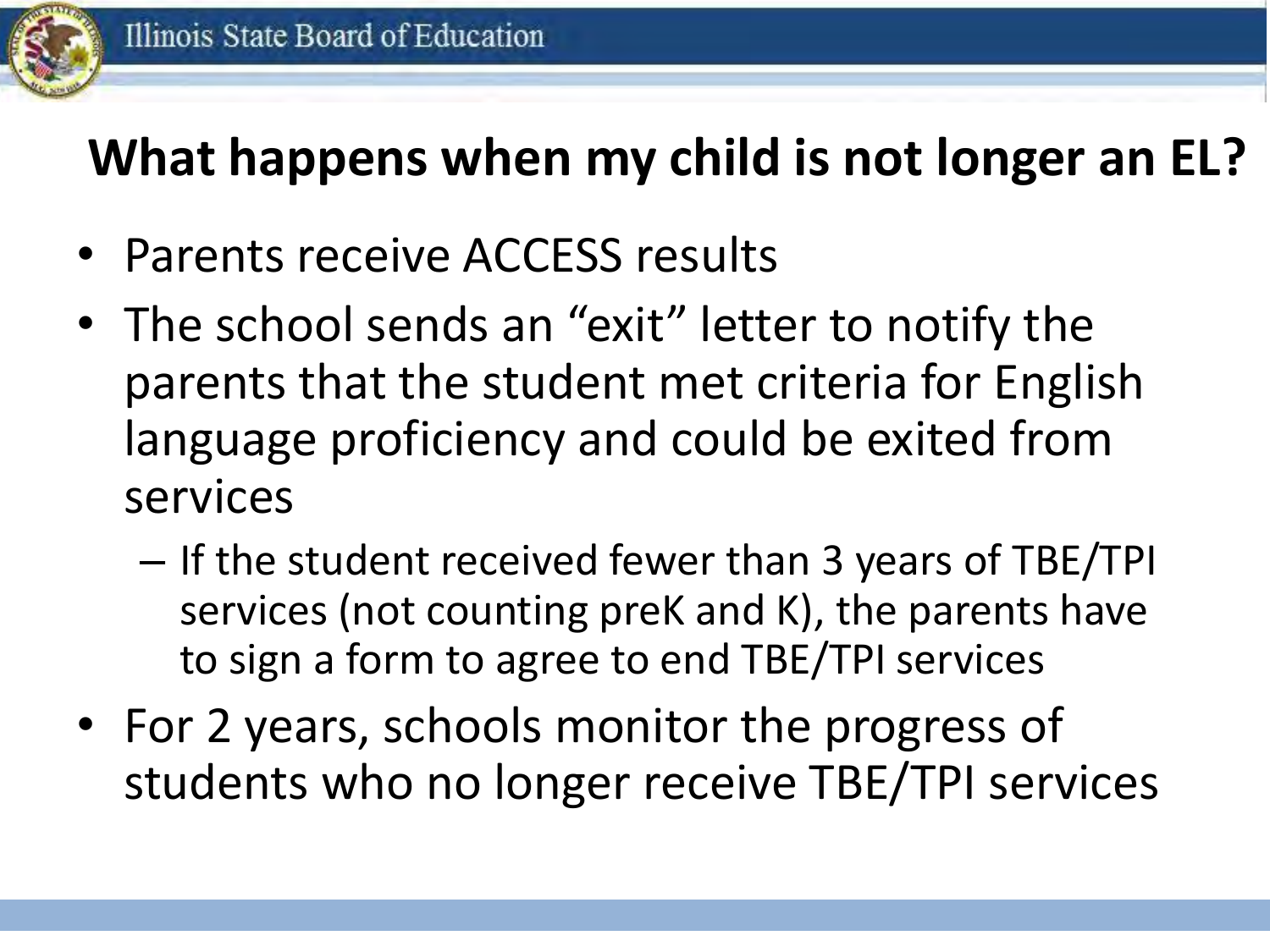#### **Parent Advisory Committee**

- Required for districts that have TBE programs
- Consists of bilingual program parents, guardians, TBE teachers, counselors and community leaders
- Majority of members are parents/guardians of children in the program
- Membership representative of the languages served
- Gives recommendations to program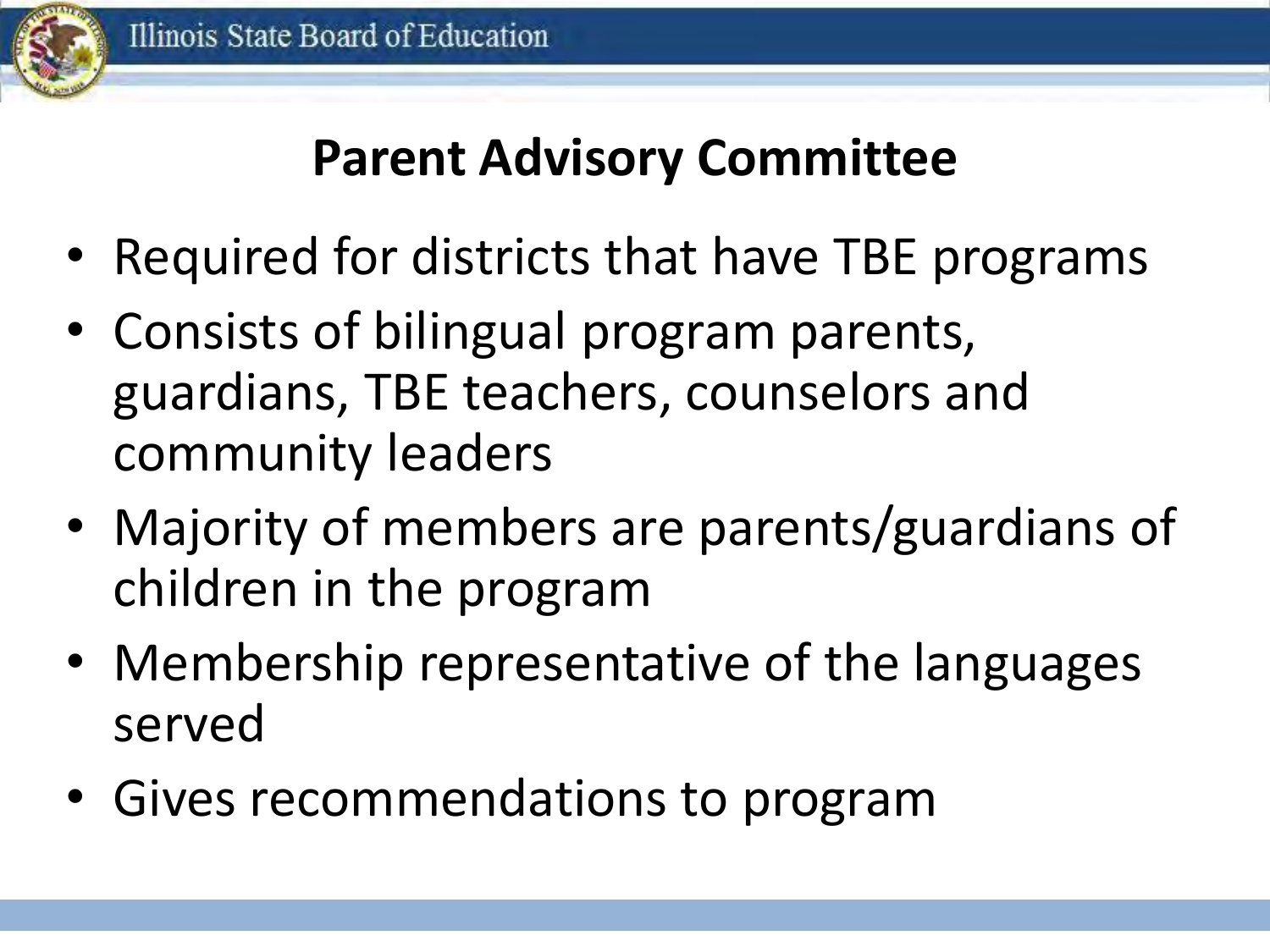

#### **Parent Advisory Committee**

The Parent Advisory Committee will:

- 1. Meet four times per year
- 2. Keep minutes of meetings
- 3. Receive training from the district to make informed decisions
- 4. Participate in planning, operation and evaluation of programs.
- 5. Review bilingual program application to ISBE
- 6. After forming, the committee operates autonomously, including the election of officers and the establishment of internal rules and procedures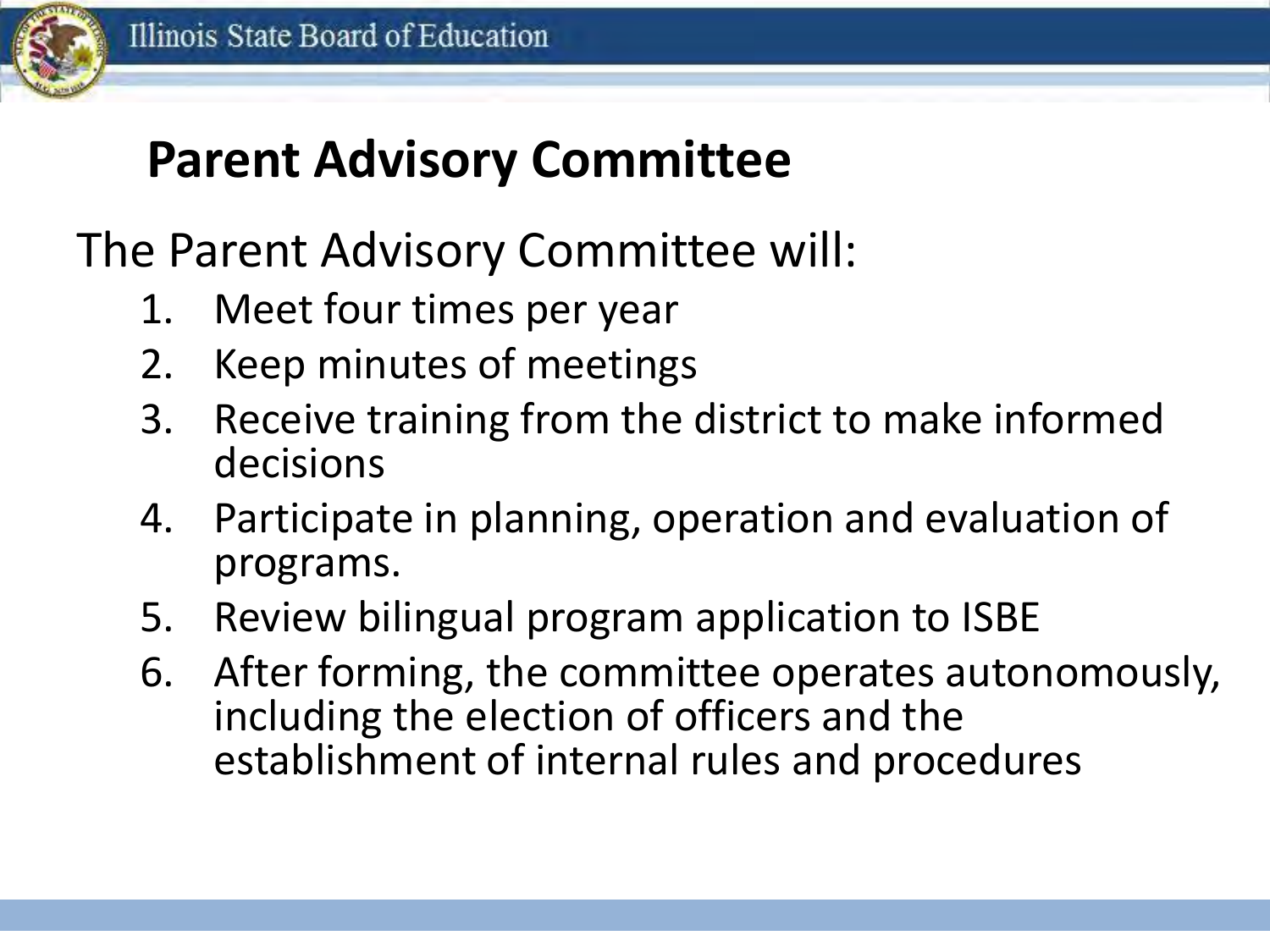

#### **Parent Advisory Committee—District's Grant Application**

• District submits names and information about their district's BPAC members and planned meetings to ISBE (sample below)

| Name                             |                                                                                                                                                          | Role            | Language(s) |  |
|----------------------------------|----------------------------------------------------------------------------------------------------------------------------------------------------------|-----------------|-------------|--|
| Street                           |                                                                                                                                                          | City            | State       |  |
| Name                             |                                                                                                                                                          | Role            | Language(s) |  |
| Street                           |                                                                                                                                                          | City            | State       |  |
| Name                             |                                                                                                                                                          | Role            | Language(s) |  |
| Street                           |                                                                                                                                                          | City            | State       |  |
| Name                             |                                                                                                                                                          | Role            | Language(s) |  |
| Street                           |                                                                                                                                                          | City            | State       |  |
| Name                             |                                                                                                                                                          | Role            | Language(s) |  |
| Street                           |                                                                                                                                                          | City            | State       |  |
| Name                             |                                                                                                                                                          | Role            | Language(s) |  |
| Street                           |                                                                                                                                                          | City            | State       |  |
| Name                             |                                                                                                                                                          | Role            | Language(s) |  |
| Street                           |                                                                                                                                                          | City            | State       |  |
|                                  |                                                                                                                                                          |                 |             |  |
|                                  | I certify that the Bilingual Parent Advisory Committee has had an opportunity to review this application.                                                |                 |             |  |
| Date:                            | Name of Committee Chairperson:                                                                                                                           |                 |             |  |
| <b>Meeting Date(s) Projected</b> | * A printed copy of the completed page with the signature of the Committee Chairperson must be retained on file at the district for review upon request. | <b>Activity</b> |             |  |
| 1.                               | Bilingual Advisory Committee Training (required activity).                                                                                               |                 |             |  |
| 2.                               |                                                                                                                                                          |                 |             |  |
| 3.                               |                                                                                                                                                          |                 |             |  |
| 4.                               |                                                                                                                                                          |                 |             |  |
| 5.                               | Review district's FY17 TBE/TPI application (required activity).                                                                                          |                 |             |  |

• A printed copy of the completed page signed by the Committee Chairperson must be on file at the district for review upon request.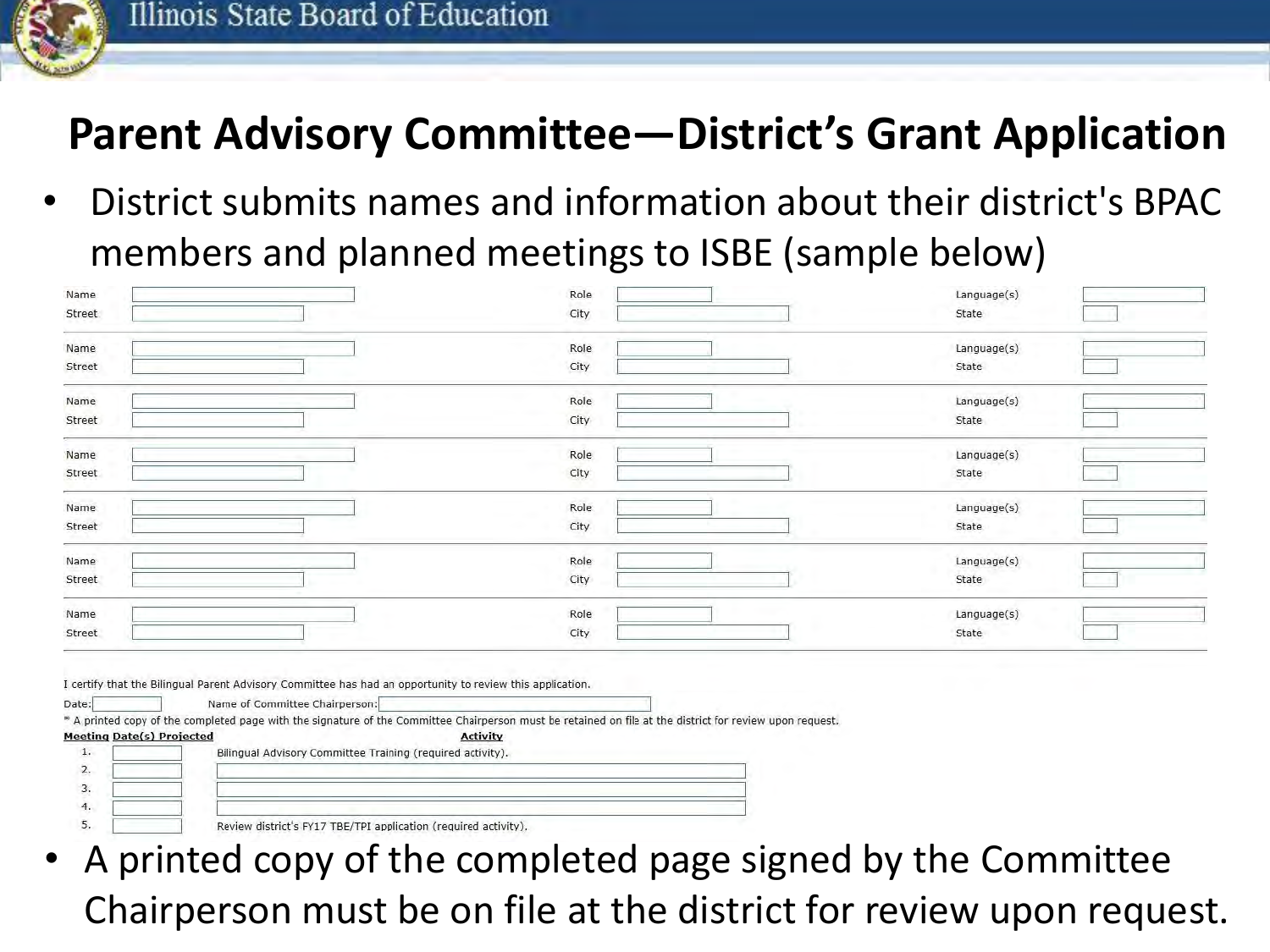### **Training Provided to BPAC**

### **Examples of Training and Workshops that Districts Report Offering:**

- Types of assessments that their children take and results of such assessments
- State and federal laws related to their child's participation in bilingual programs
- Information related to instructional approaches and methods used in bilingual education programs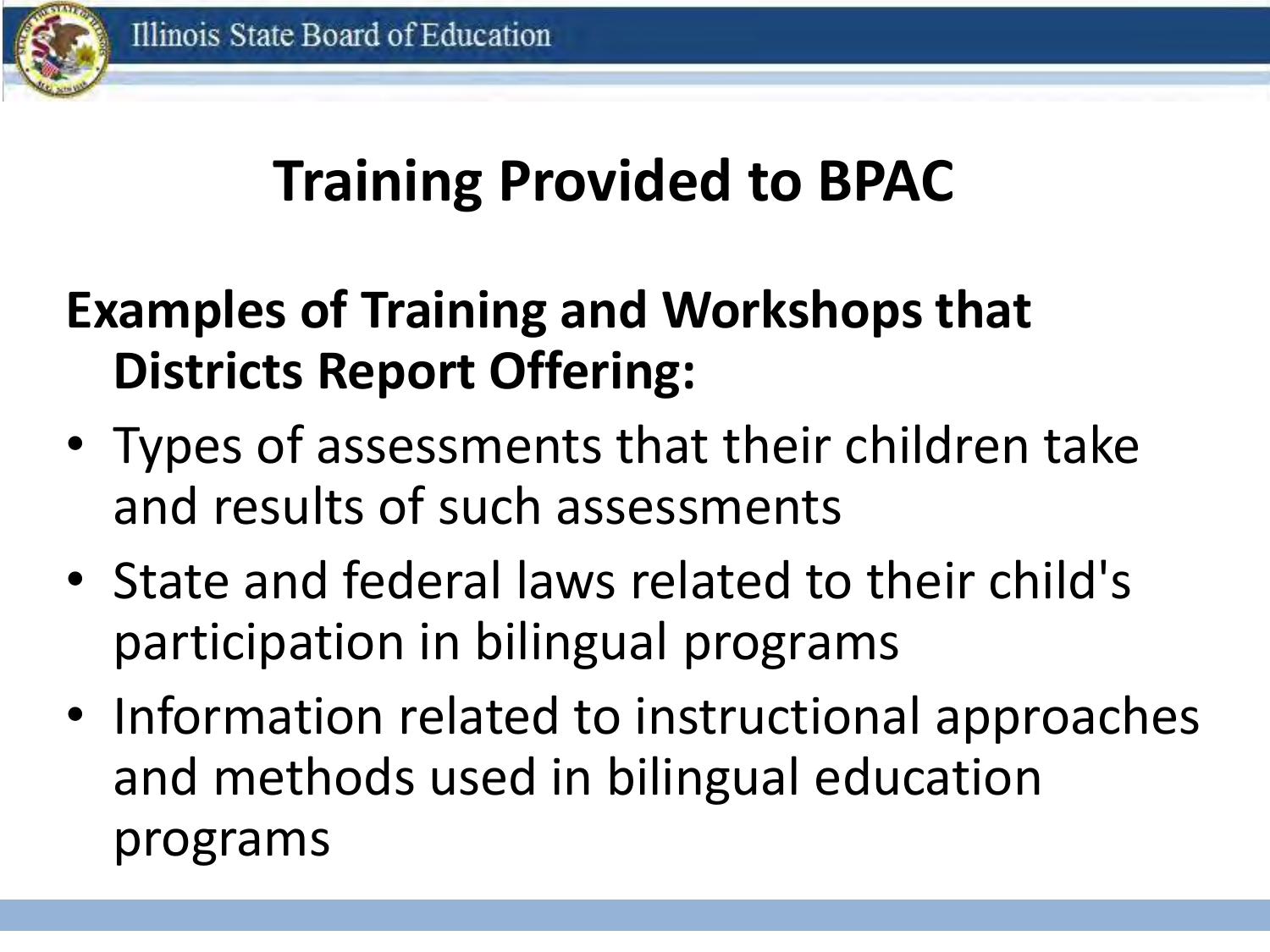

### **Types of Family Engagement Activities**

- Below are some examples of activities districts may offer to parents of English learners to increase participation and engagement:
	- Family Literacy Night
	- Adult ESL classes for the purposes of understanding US schools
	- Multicultural Events